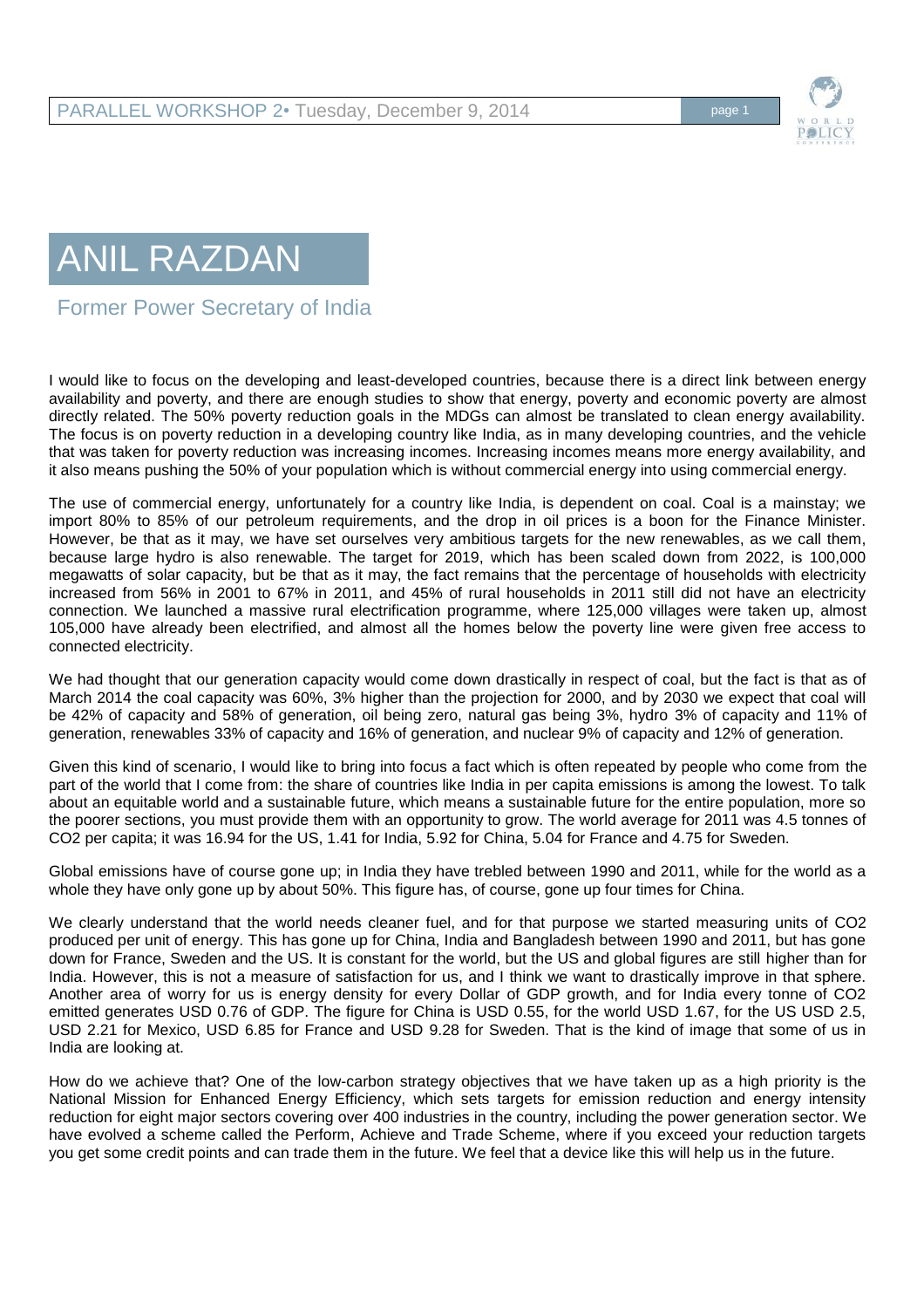

Coming back to poverty reduction, what should be the strategy? I have talked about rural electrification and intensive electrification. Some villages have a few connections, and we have figured out that what you need is to spread them out across every habitation in the village. There are about 602,000 villages which need to be attended to, and we have covered 50% of them already. Another area we need to look at, particularly in the context of non-fossil fuels, is improving cooking stoves, because 76% of the population of the country still used wood for cooking in the 2009 and 2010 censuses, as did 17.5% of the urban population. The target there is to improve thermal efficiency from 10% or 15% to about 25% or 35%, because these people will continue to use these biofuels for quite some time.

The other issue is, if you are going to continue using coal for a while, and we have no other options, we should start using cleaner coal technologies. There are about 25 supercritical plants with about 70,000-megawatt capacity, and we intend to get to the supercritical stage, which is 40% efficiency as opposed to 33% for sub-critical, and ultrasupercritical at 46%. We have a five-year plan system in the country, which the new Prime Minister may dismantle, but at the current level we are on the 12th five-year plan, which is 2012 to 2017, and in this plan it was emphasised that 50% of the capacity that would be added would be supercritical, and in the 13th plan, 2017 to 2022, 100% of the capacity will be supercritical. All coal linkages from the state public sector undertaking, which is a monopoly coal supplier at the moment, will only be supercritical plants. The others are given a disincentive of having to import at a higher price.

The other emphasis is on demand-side efficiency, and there are 12 focus issues we have taken up there, because we feel that if you do an overall matrix of what is the least offensive method of achieving growth with current energy use, it is to go in for demand-side management in energy efficiency. I have already talked of 100,000 megawatts for solar. There is a misconception when we talk about gas versus coal; I think we have to separate energy use between electricity and heat, and there we need to use gas more intensively for heating and for cooking purposes, and similarly for solar. The use of solar is not only for heating, but also for lighting, and this is an area we need to concentrate on much more.

Another area of concern for us, which we discussed a little earlier, is vehicular pollution and particulate matter PM10 particularly. 50% of PM10 is estimated to be from power plants and 30% from automobiles. Clean Air Asia conducted a survey for 300 Asian cities in 2012 and found that PM10 concentrations were in safe limits in only 16 of those; 94% of cities sampled had air that was unsafe for breathing. The OECD said in 2010 that seven out of ten world cities most exposed to climate change are in developing Asia. This is an area we also want to address, not only power but conversion of vehicles to electric cars and mass rapid transportation systems.

What should be the plan in the future? First and foremost, not only for India, but for all coal power generation, all inefficient coal capacity should be retired as soon as possible, so that inefficient coal use goes off the map, then introduce smart grids to integrate renewables. We have talked of renewables being brought about, but as Richard mentioned they are intermittent and are not timed to the time of use, so you have to integrate them with the other conventional power. However, you must not only integrate them but also develop energy management centres at the focal points of renewable generation. That is when you need to develop weather forecasting systems, so that the wind and solar producers can know what their generation is going to be at least 24 to 48 hours ahead, so that programming can be done for grid management.

India has one of the largest interconnected AC grids, and we have to convert this into a smart grid, which will mean that quite a substantial proportion of this grid may have to move from AC to DC, particularly where you have direct use from renewables. This entails a huge amount of expenditure, but it has to be done. We have made a beginning in this sense: we have started building green energy corridors, and for this you also need storage facilities, so not only optimising your hydro use but also pump storage, where excess power is pumped up and then you can utilise it again.

We have also been working with some of the developed countries in the nuclear sphere. We have our indigenous programme, and by the next year we should be using our fast breeder reactor, which is one of the first large reactors. Then we should work on LED for lighting as a universal proposition so that those who live in remote areas in particular will not have high energy bills, because we have a massive problem with distribution companies running into huge losses from non collection of electricity dues, so we want to reduce their consumption at the bare subsistence level as much as possible through LED lighting.